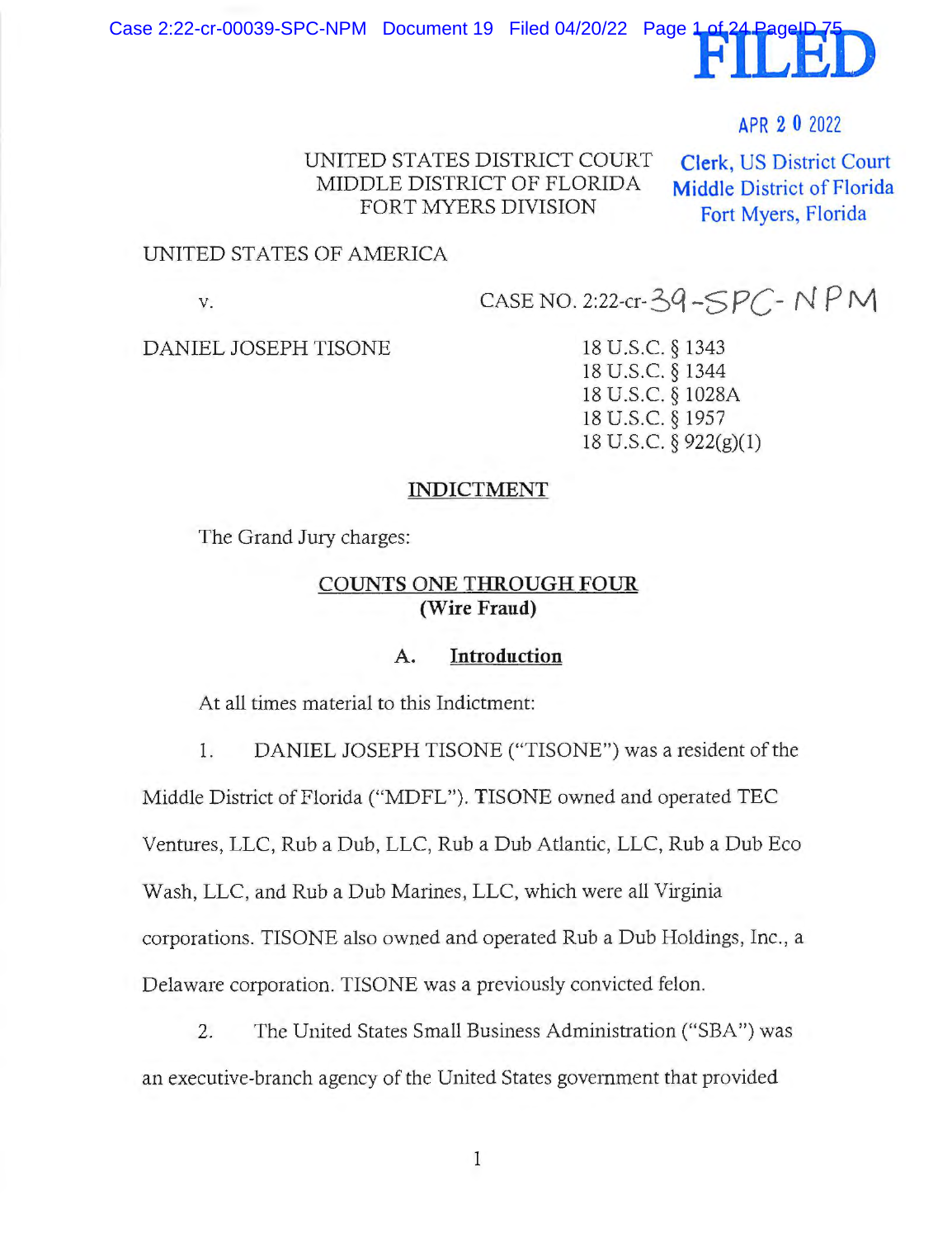support to entrepreneurs and small businesses. The mission of the SBA was to maintain and strengthen the nation's economy by enabling the establishment and viability of small businesses and by assisting in the economic recovery of communities after disasters.

#### The Paycheck Protection Program

3. The Coronavirus Aid, Relief, and Economic Security

("CARES") Act was a federal law enacted in or around March 2020 designed to provide emergency financial assistance to the millions of Americans who were suffering the economic effects caused by the COVID-19 pandemic. One source of relief provided by the CARES Act was the authorization of forgivable loans to small businesses for job retention and certain other expenses, through a program referred to as the Paycheck Protection Program ("PPP").

4. To obtain a PPP loan, a qualifying business was required to submit a PPP loan application, which was signed by an authorized representative of the business. The PPP loan application required the business ( through its authorized representative) to acknowledge the program rules and make certain affirmative certifications in order to be eligible to obtain the PPP loan. In the PPP loan application (SBA Form 2483), the small business (through its authorized representative) was required to state, among other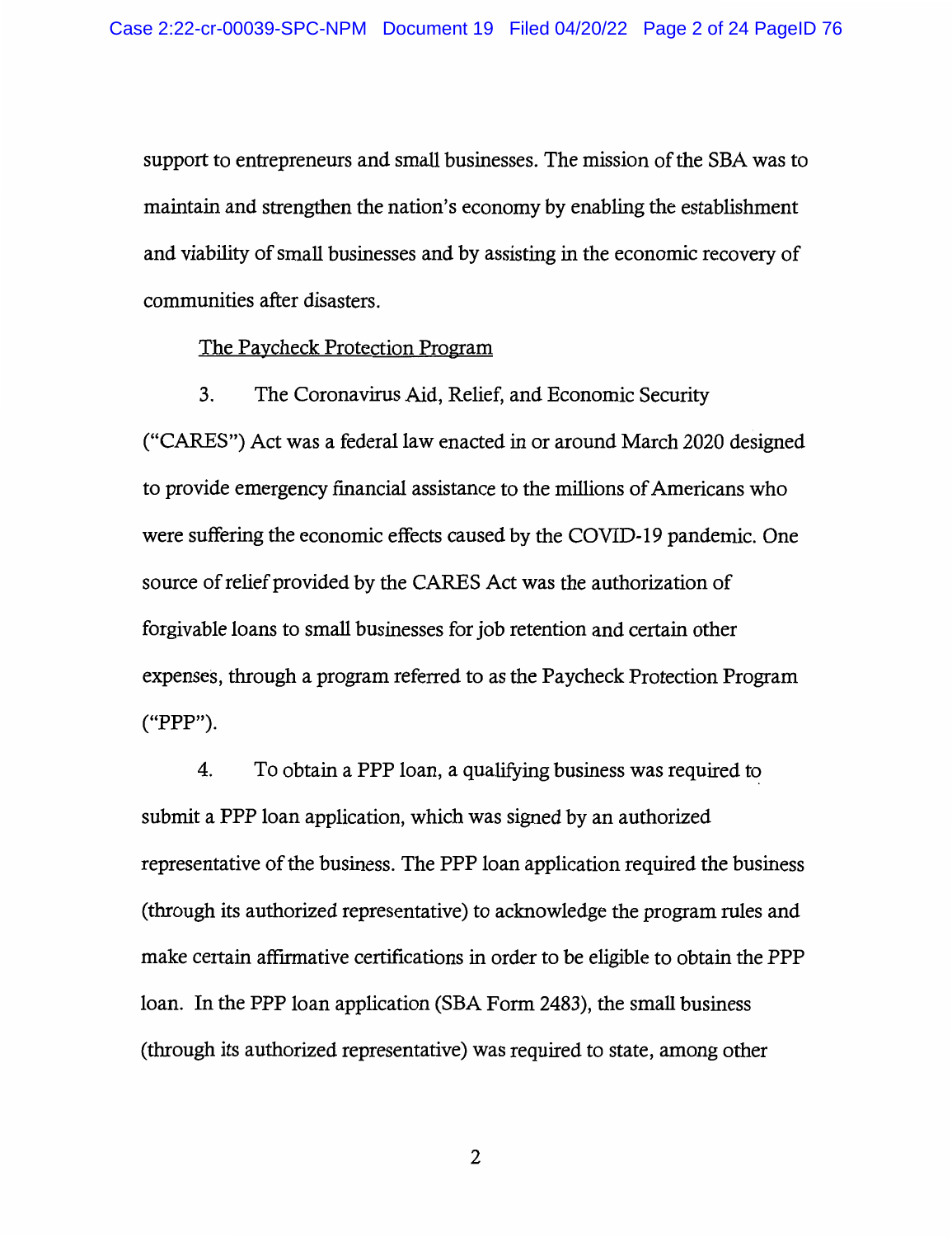things, its: (a) average monthly payroll expenses; and (b) number of employees. These figures were used to calculate the amount of money the small business was eligible to receive under the PPP. In addition, businesses applying for a PPP loan were required to provide documentation showing their payroll expenses. Individuals who operated under a sole proprietorship or as an independent contractor or eligible self-employment individual were also eligible to apply for a PPP loan.

5. PPP loan applications were processed by a participating lender. If a PPP loan application was approved, the participating lender funded the PPP loan using its own monies, which were 100% guaranteed by the SBA. Data from the application, including information from the borrower, the total amount of the loan, and the listed number of employees, was transmitted by the lender to the SBA in the course of processing the loan.

6. PPP loan proceeds were required to be used for certain permissible expenses, including payroll costs, mortgage interest, rent, and utilities. Under the applicable PPP rules and guidance, the interest and principal on the PPP loan was eligible for forgiveness if the business spent the loan proceeds on these expense items within a designated period of time and used a certain portion of the loan towards payroll expenses.

7. The Economic Aid to Hard-Hit Small Business, Nonprofits and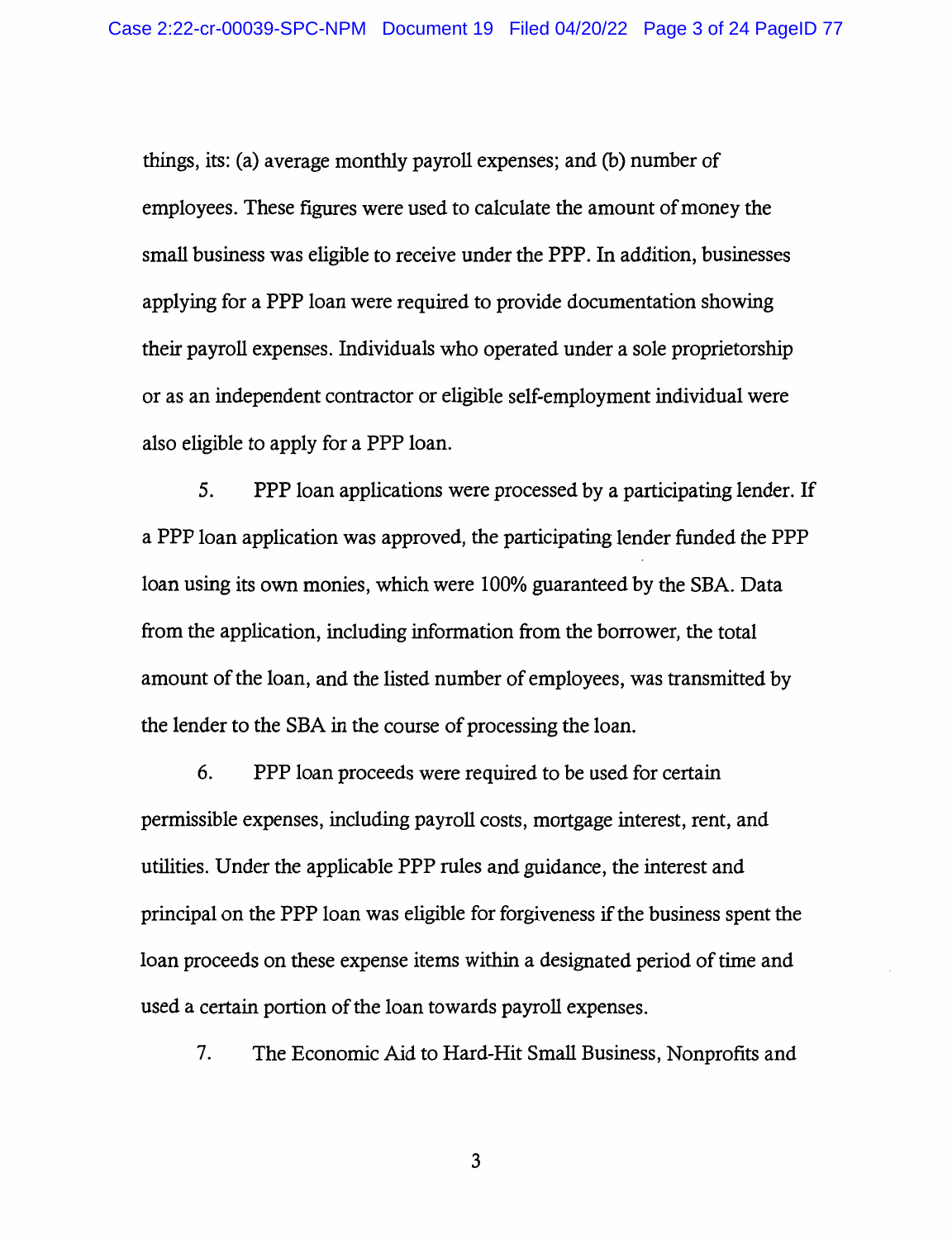Venues Act ("Economic Aid Act") was a federal law enacted in or around December 2020. The Economic Aid Act authorized the SBA to guarantee Second Draw PPP loans under generally the same terms and conditions available under the original PPP ("First Draw PPP Loans"). Only First Draw PPP Loan borrowers who had used, or will have used, the full amount of the First Draw PPP Loan on or before the expected date on which the Second Draw PPP Loan was disbursed could receive a Second Draw PPP loan. Further, a borrower would be eligible for a Second Draw PPP loan only if it had 300 or fewer employees and experienced a revenue reduction of 25% or greater in 2020 relative to 2019. Second Draw PPP loan applicants were also required to make the same or similar certifications and representations concerning the use of PPP funds.

#### The Economic Injury Disaster Relief Program

8. The Economic Injury Disaster Loan ("EIDL") program was an SBA program that provided low-interest financing to small businesses, renters, and homeowners in regions affected by declared disasters.

9. The CARES Act authorized the SBA to provide EIDLs of up to \$2 million to eligible small businesses experiencing substantial financial disruption due to the COVID-19 pandemic. In addition, the CARES Act authorized the SBA to issue advances of up to \$10,000 to small businesses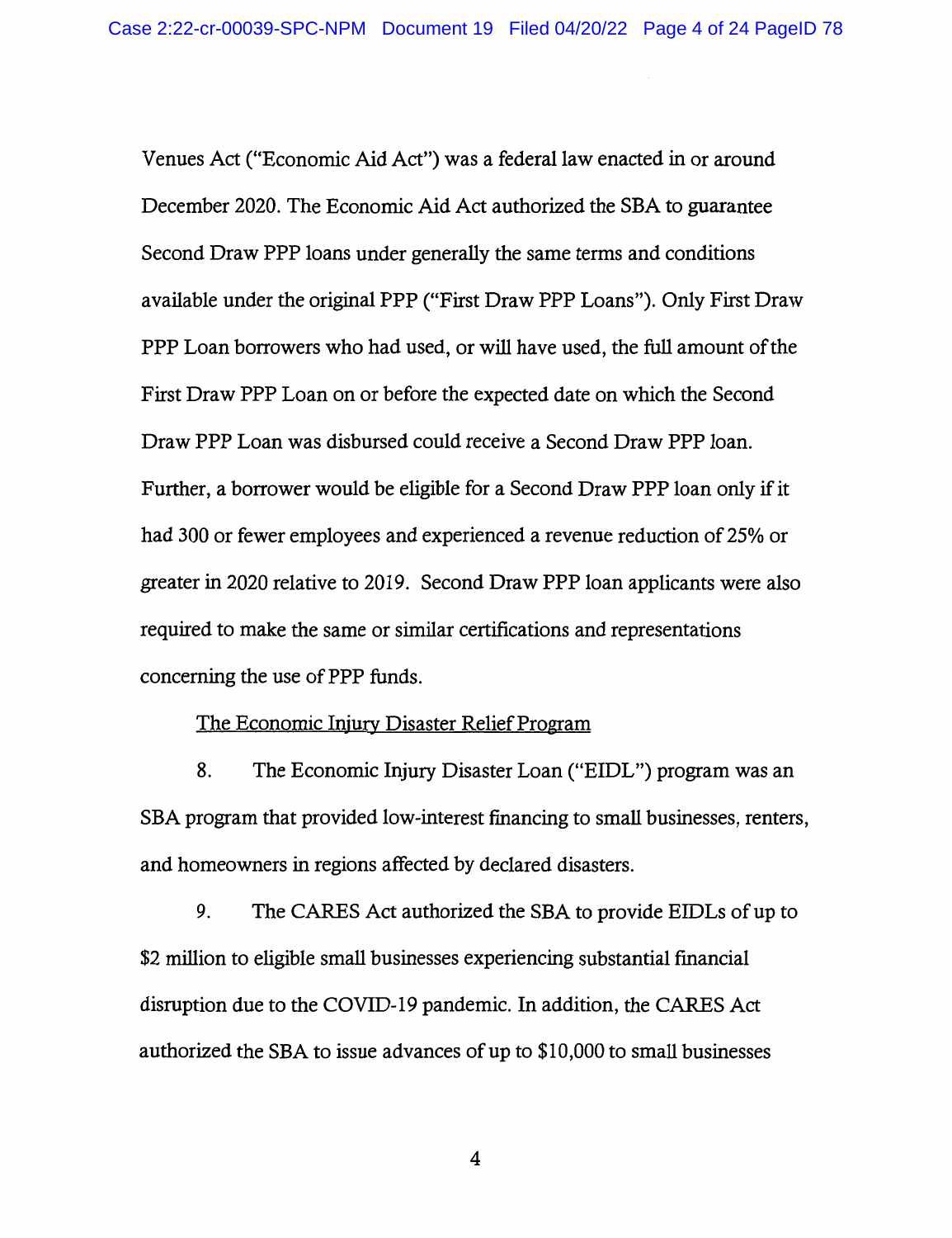within three days of applying for an EIDL. The amount of the advance was determined by the number of employees the applicant certified having. The advances did not have to be repaid.

10. To obtain an EIDL and advance, a qualifying business had to submit an application to the SBA and provide information about its operation, such as the number of employees, gross revenues for the 12-month period preceding the disaster, and cost of goods sold in the 12-month period preceding the disaster. In the case of EIDLs for COVID-19 relief, the 12month period was that preceding January 31, 2020. For EIDL applications submitted before May 4, 2020, an EIDL applicant was required to disclose whether the applicant had been convicted of a criminal offense. The applicant also had to certify that all the information in the application was true and correct to the best of the applicant's knowledge.

11. EIDL applications were submitted directly to the SBA. The amount of the loan, if the application was approved, was determined based, in part, on the information provided by the applicant about employment, revenue, and cost of goods, as described above. Any funds issued under an EIDL or advance were issued directly by the SBA. EIDL funds could be used for payroll expenses, sick leave, production costs, and business obligations, such as debts, rents, and mortgage payments. If the applicant also obtained a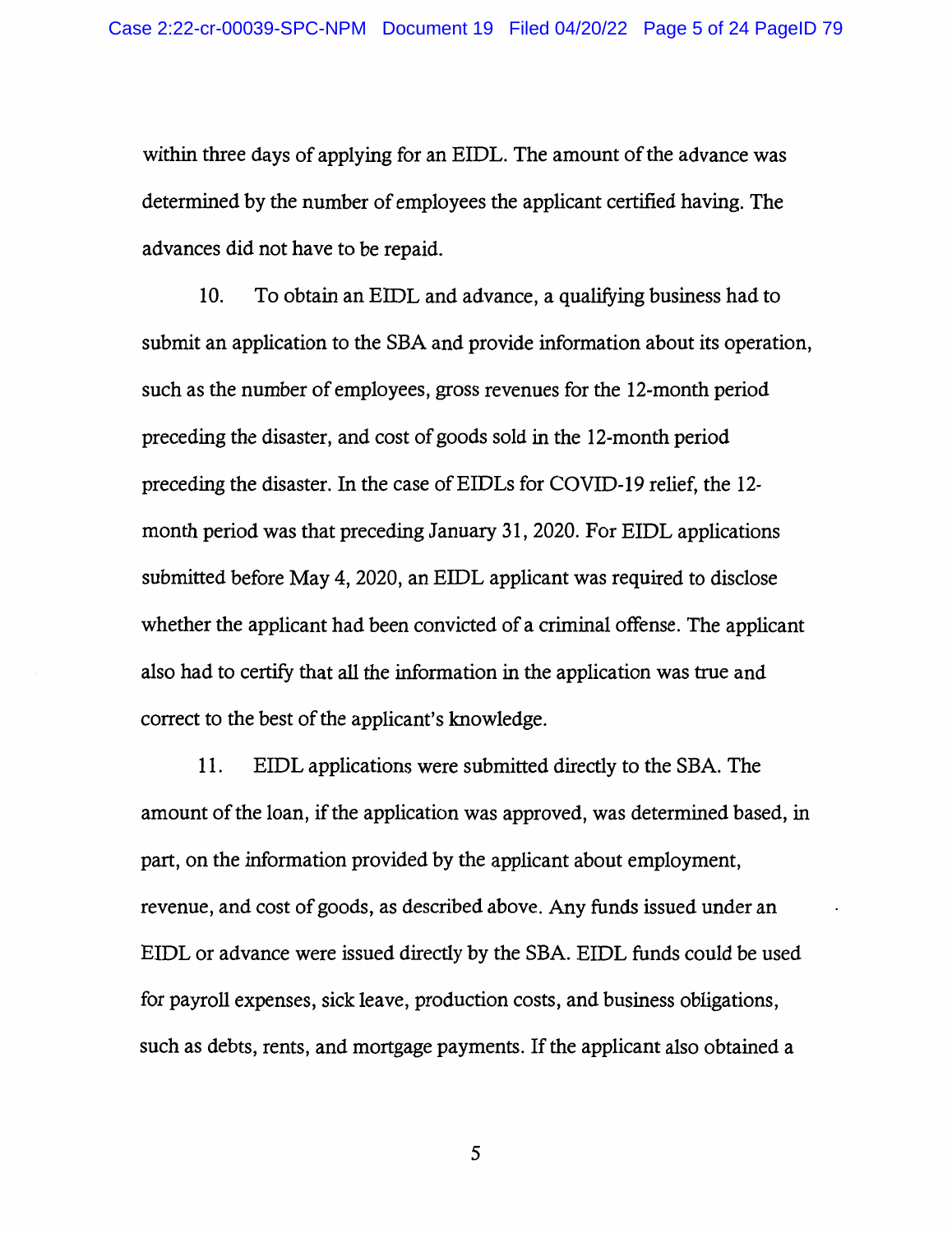loan under the PPP, the EIDL funds could not be used for the same purpose as the PPP funds.

### The Main Street Lending Program

12. The CARES Act provided funding for the Treasury Secretary to invest in the Main Street Lending Program ("MSLP"). The MSLP was an emergency lending program established by the Federal Reserve Board, with the Treasury Secretary's prior approval, under Section 13(3) of the Federal Reserve Act. The MSLP was designed to promote lending to small and medium sized businesses affected by the corona virus pandemic. As part of the MSLP, the Federal Reserve Bank of Boston ("FRBB") created MS Facilities LLC-a special-purpose vehicle that borrowed funds from the FRBB and used the funds to purchase participation in loans made by private lenders that conformed to the MSLP's terms. The FRBB served as the Managing Member of the LLC, and Treasury, which contributed capital using the funds appropriated by the CARES Act, served as the Preferred Equity Member. MS Facilities LLC purchased 95 percent participations in eligible loans, while a participating private lender would retain the remaining 5 percent of each loan.

13. The MSLP consisted of three credit facilities available to forprofit businesses: the Main Street New Loan Facility, Main Street Priority Loan Facility, and the Main Street Expanded Loan Facility. Under the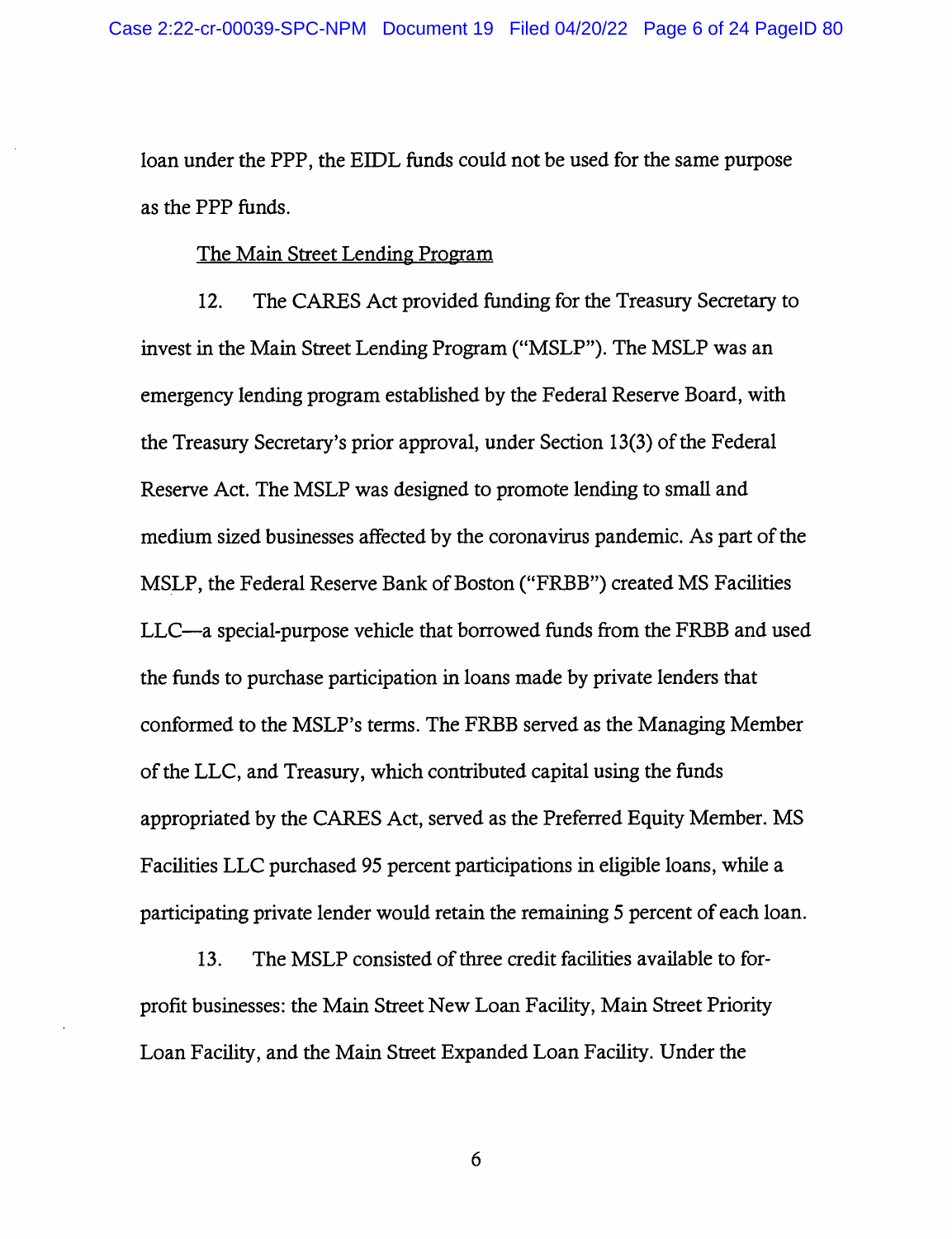Priority Loan Facility Term Sheet, the total value of a loan must not exceed "the lesser of (i) \$50 million or (ii) an amount that, when added to the Eligible Borrower's existing outstanding and undrawn available debt, does not exceed six times the Eligible Borrower's adjusted 2019 earnings before interest, taxes, depreciation, and amortization," referred to as the "EBITDA" formula.

14. Eligible MSLP borrowers would apply through a private lender. If the lender approved the application, the lender would originate and service the loan, though it would also sell a 95 percent participation at par to MS Facilities LLC. MSLP loans were 5-year term loans. Interest repayment was deferred for the first year and principal repayment was deferred for two years.

#### PPP Lender

15. Lender 1 was a federally-insured financial institution based in Luray, Virginia. Lender 1 participated in the SBA's PPP as a lender and was authorized to lend funds to eligible borrowers under the terms of the PPP.

#### **MSLP** Lender

16. Lender 2 was a federally-insured financial institution based in Berryville, Virginia. Lender 2 participated in the MSLP as a lender and was authorized to lend funds to eligible borrowers under the terms of the MSLP.

#### Bank Accounts Controlled by the Defendants

17. Banks 1 and 2 and Lender 2 were federally-insured financial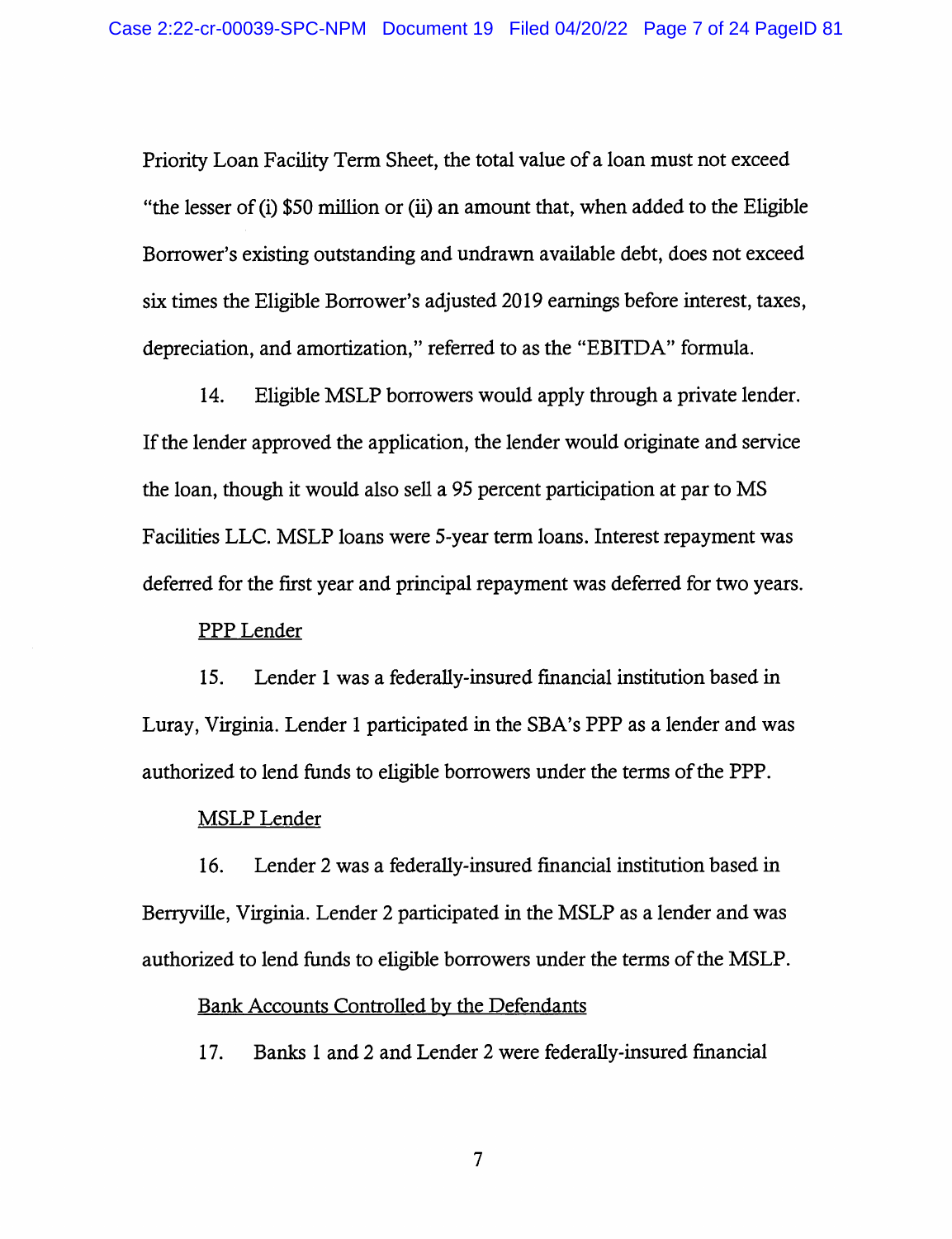institutions that were insured by the FDIC.

18. TISONE controlled and maintained the following financial accounts:

a. A checking and investment account ending in -38001 at Bank 1 in the name of "Daniel Tisone" ("Bank 1 account ending in -38001"), with TISONE as the sole signatory;

b. A checking and investment account ending in -39000 at Bank 1 in the name of "Rubadub Atlantic LLC" ("Bank 1 account ending in -39000") with TISONE as the sole signatory;

c. A checking and investment account ending in -39171 at Bank 1 in the name of "Rub a Dub Marines LLC dba rubeadubeco wash" ("Bank 1 account ending in-39171") with TISONE as the sole signatory;

d. A checking and investment account ending in -39323 at Bank 1 in the name of "TEC Ventures LLC" ("Bank 1 account ending in - 39323") with TISONE as the sole signatory;

e. A checking account ending in-5581 at Bank 2 in the name of "TEC Ventures LLC" ("Bank 2 account ending in -5581 ") with TISONE as the sole signatory;

f. A checking account ending in -2616 at Lender 2 in the name of "TEC Ventures LLC" ("Lender 2 account ending in-2616") with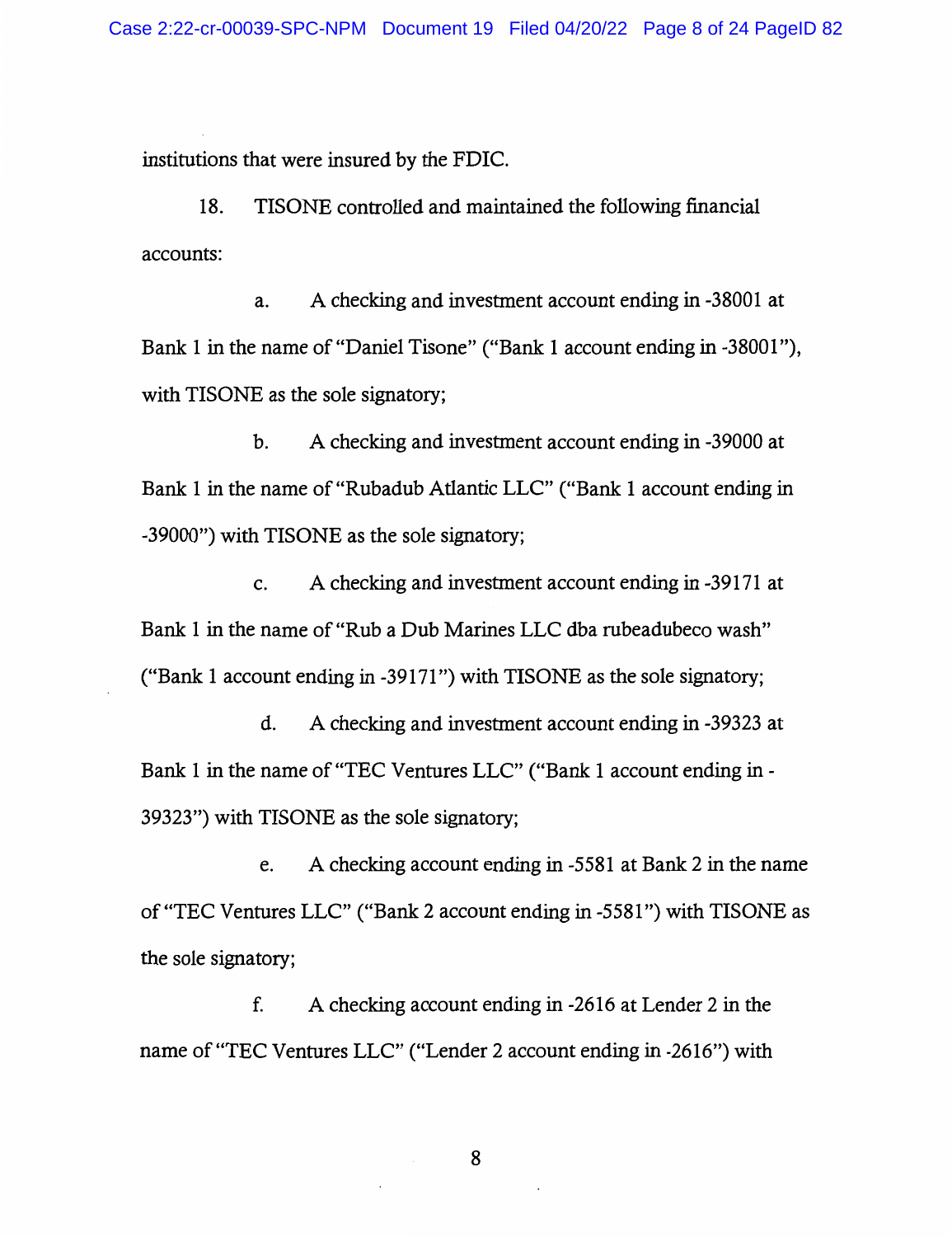TISONE as the sole signatory.

#### **B. The Scheme and Artifice**

19. Beginning on an unknown date, but no later than in or around March 2020, and continuing through the present, in the Middle District of Florida and elsewhere, the defendant,

### DANIEL JOSEPH TISONE,

knowingly devised and intended to devise a scheme and artifice to defraud, and to obtain money and property by means of materially false and fraudulent pretenses, representations, and promises.

#### **C. Manner and Means of the Scheme and Artifice**

20. The manner and means by which the defendant sought to accomplish the scheme and artifice to defraud included, among others, the following:

a. It was part of the scheme and artifice to defraud that the defendant would and did engage in a scheme to obtain money from the SBA and PPP and MSLP lenders by submitting false and fraudulent EIDL, PPP, and MSLP loan applications to the SBA, Lender I, and Lender 2 in the names of various businesses owned and controlled by the defendant.

b. It was further part of the scheme and artifice to defraud that the defendant would and did make and cause to be made materially false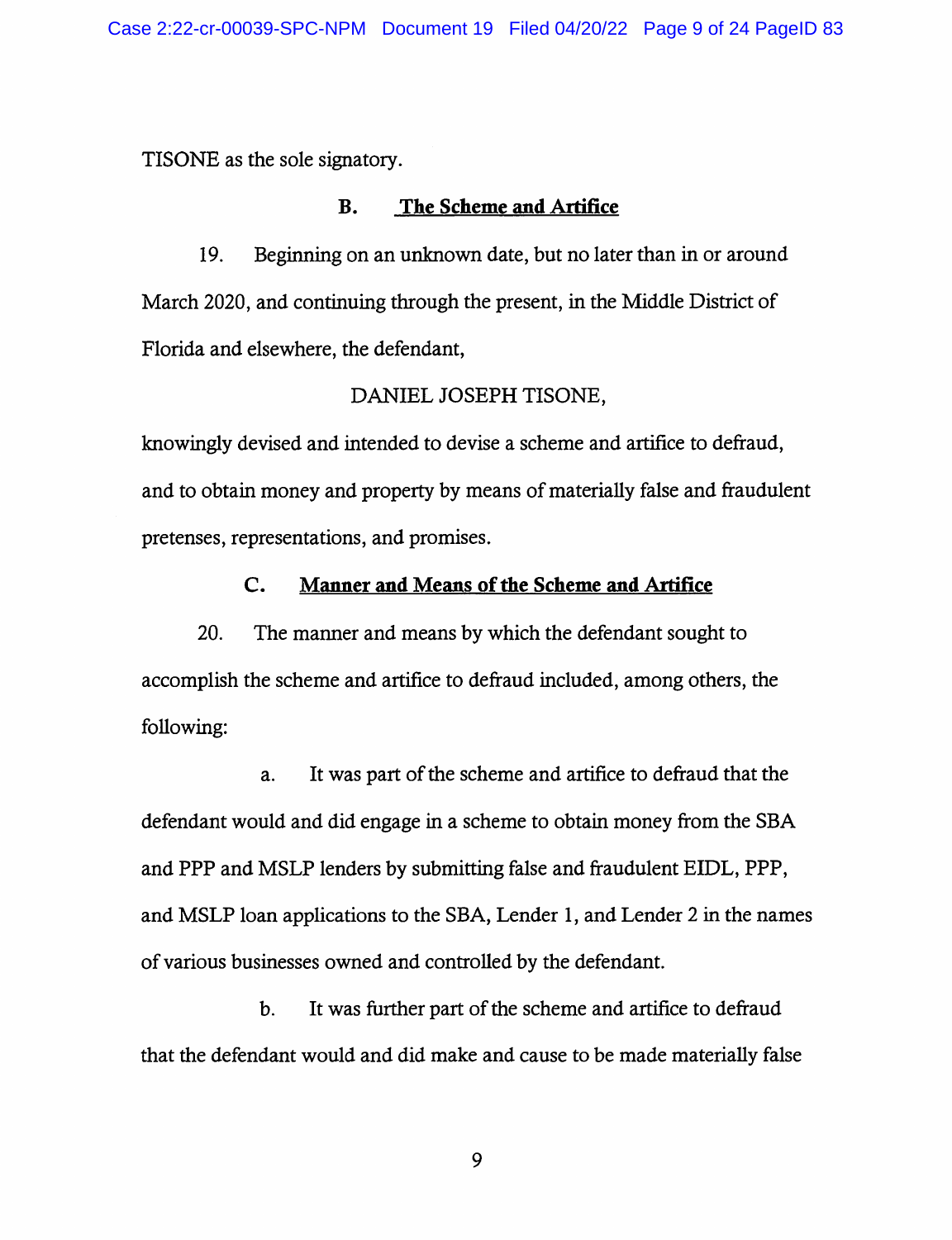and fraudulent statements to the SBA in EIDL applications, including false and fraudulent representations regarding the criminal history of the loan applicant, the number of persons employed by the loan applicant, and falsely representing the applicant's gross revenues and cost of goods sold.

c. It was further part of the scheme and artifice to defraud that the defendant would and did make and cause to be made materially false and fraudulent statements to Lender 1 in PPP loan applications, including false and fraudulent representations regarding the applicant's average monthly payroll and the number of persons employed by the loan applicant.

d. It was further part of the scheme and artifice to defraud that the defendant would and did submit and cause the submission of materially false and fictitious documents to the SBA, Lender 1, and Lender 2 in support of his fraudulent EIDL, PPP, and MSLP loan applications, including false and fictitious federal income tax documents, payroll documents, a lease agreement, and other corporate financial documents.

e. It was further part of the scheme and artifice to defraud that the defendant would and did fraudulently use the means of identification of individuals who purported to work for the defendant's companies, such as their names, dates of birth, and social security numbers, to submit and cause the submission of false and fraudulent payroll and payroll tax documents to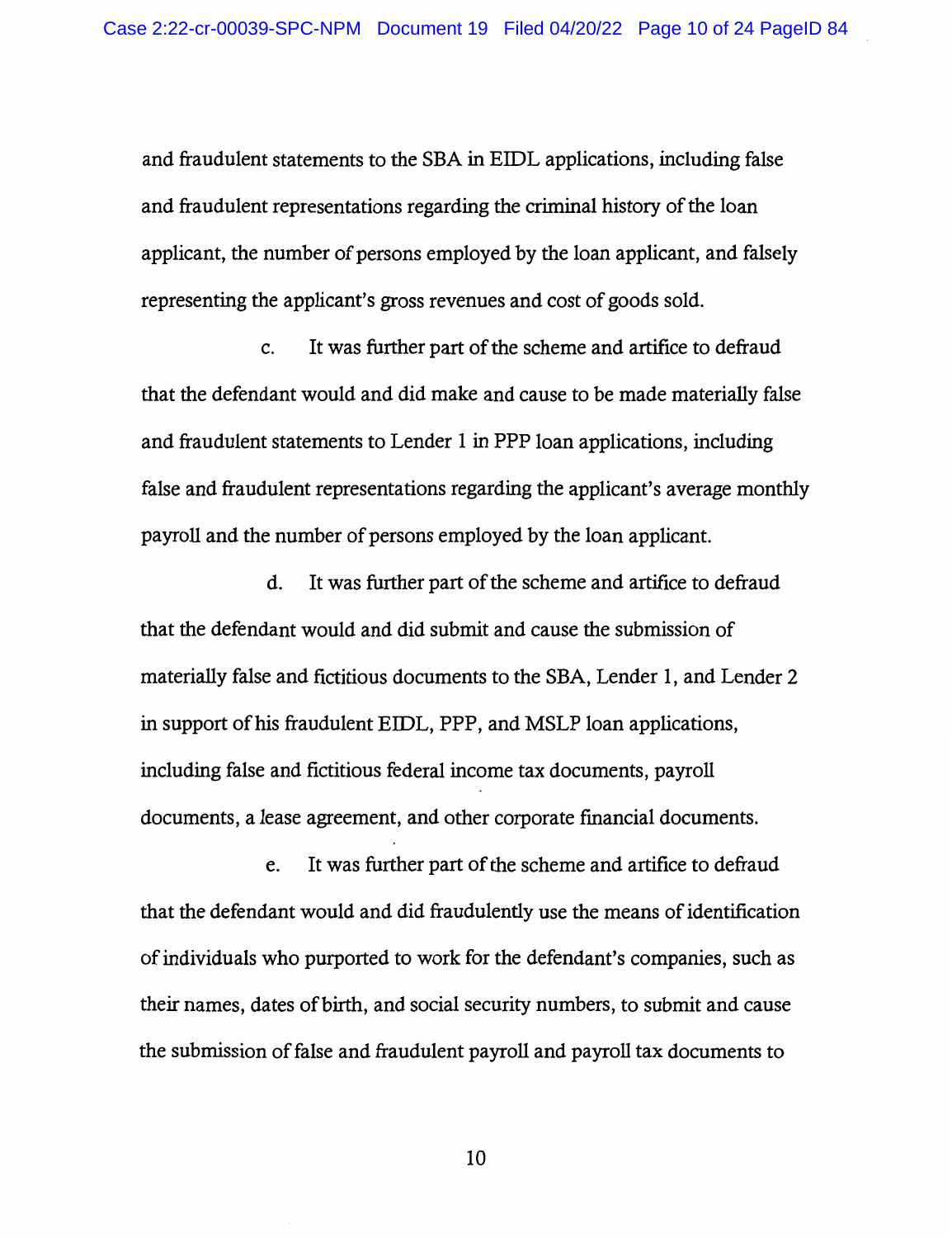Lender I to qualify for PPP loans.

f. It was further part of the scheme and artifice to defraud that the defendant would and did fraudulently use the means of identification of an individual, such as the individual's name, date of birth, social security number, and driver's license, to submit and cause the submission of a false a fraudulent EIDL application to the SBA.

g. It was further part of the scheme and artifice to defraud that the defendant would and did falsely and fraudulently certify that the PPP funds acquired from the requested PPP loans would be used to retain workers, maintain payroll, or make mortgage interest payments, lease payments, and utility payments on behalf of the applicants.

h. It was further part of the scheme and artifice to defraud that the defendant's materially false, fraudulent, and misleading representations would and did cause the SBA, Lender I, and Lender 2 to approve at least 4 EIDL applications, 5 PPP loan applications, and 1 MSLP loan application, resulting in the SBA, Lender 1, and Lender 2 depositing approximately \$2,617,447.17 in EIDL, PPP, and MSLP funds into accounts controlled by the defendant.

1. It was further part of the scheme and artifice to defraud that the defendant would and did open and cause the opening of bank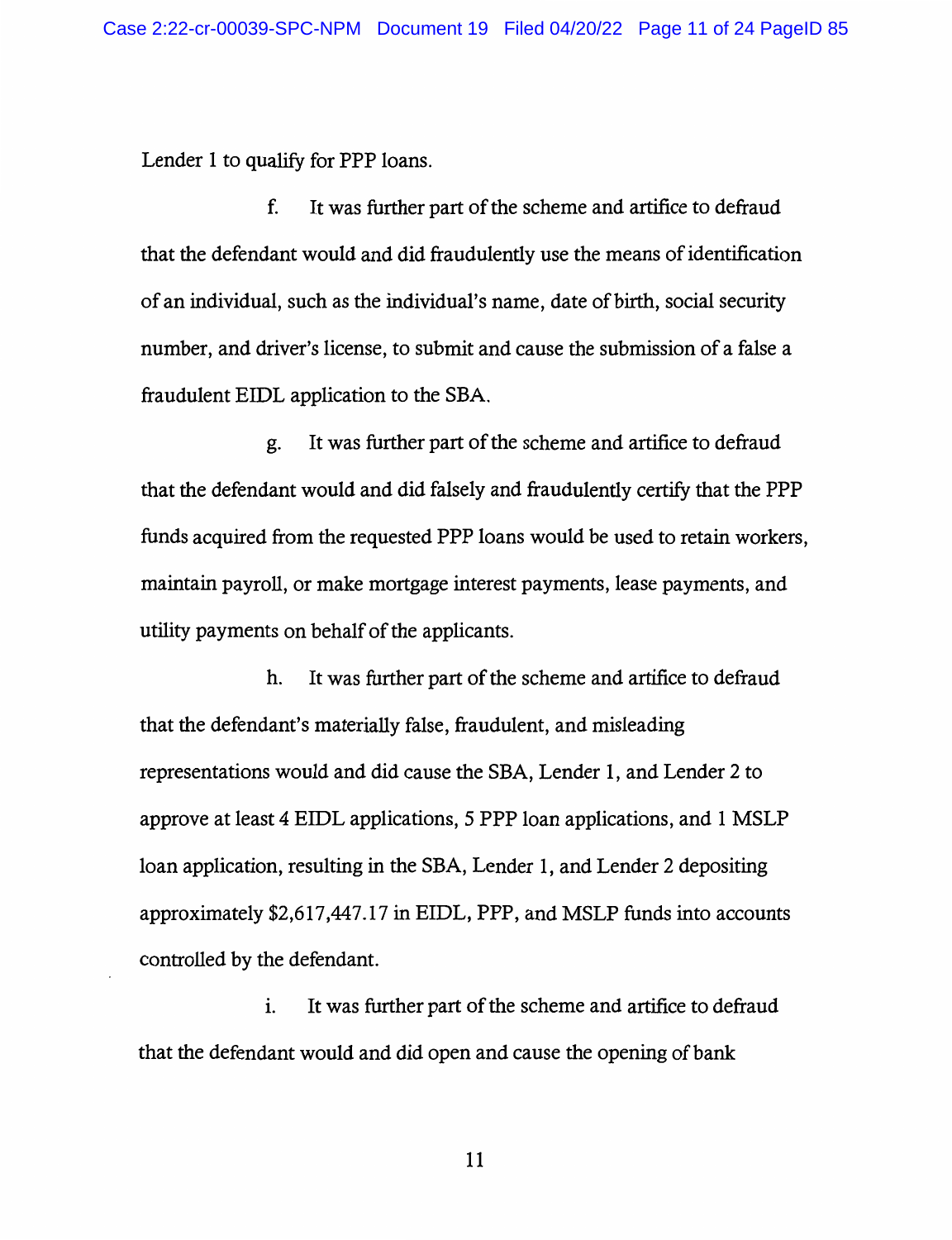accounts at Bank 1, Bank 2, and Lender 2 for the purpose of receiving EIDL, PPP, and MSLP proceeds.

j. It was further part of the scheme and artifice to defraud that the defendant would and did use and cause EIDL, PPP, and MSLP funds to be used for unauthorized purposes and for his own personal emichment, including the purchase of residences in Naples, FL, and stocks and investment securities.

k. It was further part of the scheme and artifice to defraud that the defendant would and did misrepresent, hide, and conceal, and cause to be misrepresented, hidden and concealed, the purpose of the acts performed in furtherance of the scheme to defraud.

### **D. Execution of the Scheme and Artifice**

21. On or about the dates set forth below, in the Middle District of Florida and elsewhere, the defendant,

### DANIEL JOSEPH TISONE,

for the purpose of executing the scheme and artifice described above, transmitted and caused to be transmitted by means of wire communication in interstate and foreign commerce the writings, signs, signals, pictures, and sounds described below, each transmission constituting a separate count: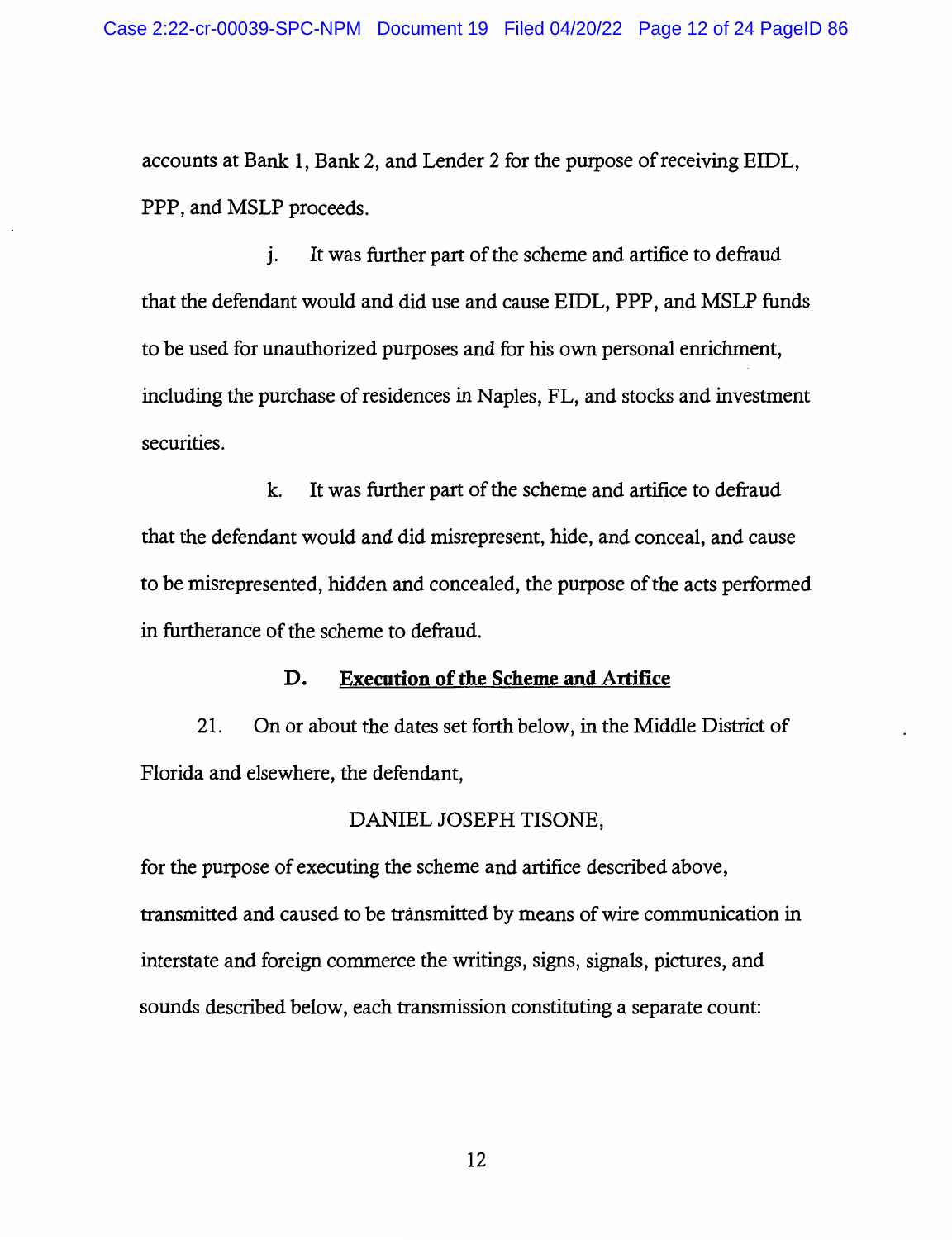| <b>COUNT</b> | <b>DATE OF WIRE</b> | <b>INTERSTATE WIRE TRANSMISSION</b>                                                                                                                                                                                      |
|--------------|---------------------|--------------------------------------------------------------------------------------------------------------------------------------------------------------------------------------------------------------------------|
| <b>ONE</b>   | March 30, 2020      | Electronic transmission of fraudulent EIDL<br>application in the name of Rub a Dub<br>Holdings, Inc. from the MDFL to the SBA's                                                                                          |
| <b>TWO</b>   | April 1, 2020       | servers located outside the State of Florida<br>Electronic transmission of fraudulent EIDL<br>application in the name of TEC Ventures,<br>LLC from the MDFL to the SBA's servers<br>located outside the State of Florida |
| <b>THREE</b> | October 12, 2020    | Electronic transmission of fraudulent EIDL<br>application in the name of Rub a Dub<br>Atlantic, LLC from the MDFL to the SBA's<br>servers located outside the State of Florida                                           |
| <b>FOUR</b>  | November 9, 2020    | Electronic transmission of fraudulent EIDL<br>application in the name of Rub a Dub<br>Marines, LLC dba Rub a Dub Eco Wash<br>from the MDFL to the SBA's servers<br>located outside the State of Florida                  |

In violation of 18 U.S.C. §§ 1343 and 2.

## **COUNTS FIVE THROUGH TEN (Bank Fraud)**

## **A. Introduction**

1. The Grand Jury hereby realleges paragraphs 1 through 18 of

Counts One through Four of this Indictment and incorporates such

paragraphs by this reference as though fully set forth herein.

# **B. The Scheme and Artifice**

2. Beginning on an unknown date, but no later than in or around

April 2020, and continuing through the present, in the Middle District of

Florida and elsewhere, the defendant,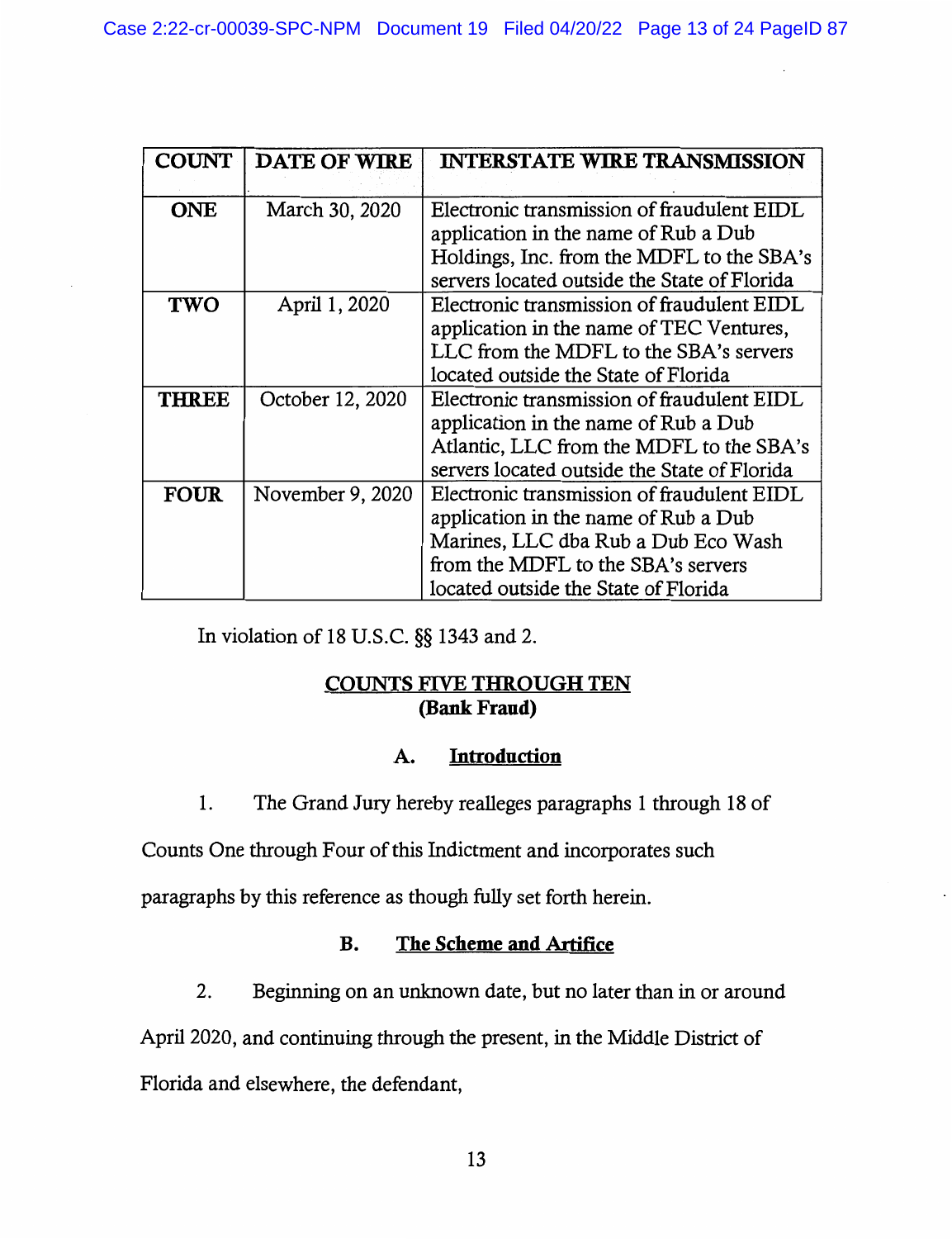#### DANIEL JOSEPH TISONE,

did knowingly and intentionally execute, and attempt to execute, a scheme and artifice to defraud a financial institution, and to obtain monies, funds, credits, assets, and other property owned by, and under the custody and control of, a financial institution, by means of materially false and fraudulent pretenses, representations and promises.

### **C. Manner and Means of the Scheme**

3. The manner and means of the scheme and artifice are set forth in Paragraphs 20a - 20k of Counts One through Four of this Indictment, the allegations of which are realleged and incorporated by reference as if fully set forth herein.

### **D. Execution of the Scheme**

4. On or about the dates set forth below, in the Middle District of Florida and elsewhere, the defendant,

#### DANIEL JOSEPH TISONE,

knowingly and with intent to defraud executed and attempted to execute the scheme and artifice to defraud a financial institution whose deposits were insured by the FDIC, as described above, and knowingly and with intent to defraud executed and attempted to execute the scheme and artifice to obtain moneys, funds, credits, assets, securities and other property owned by and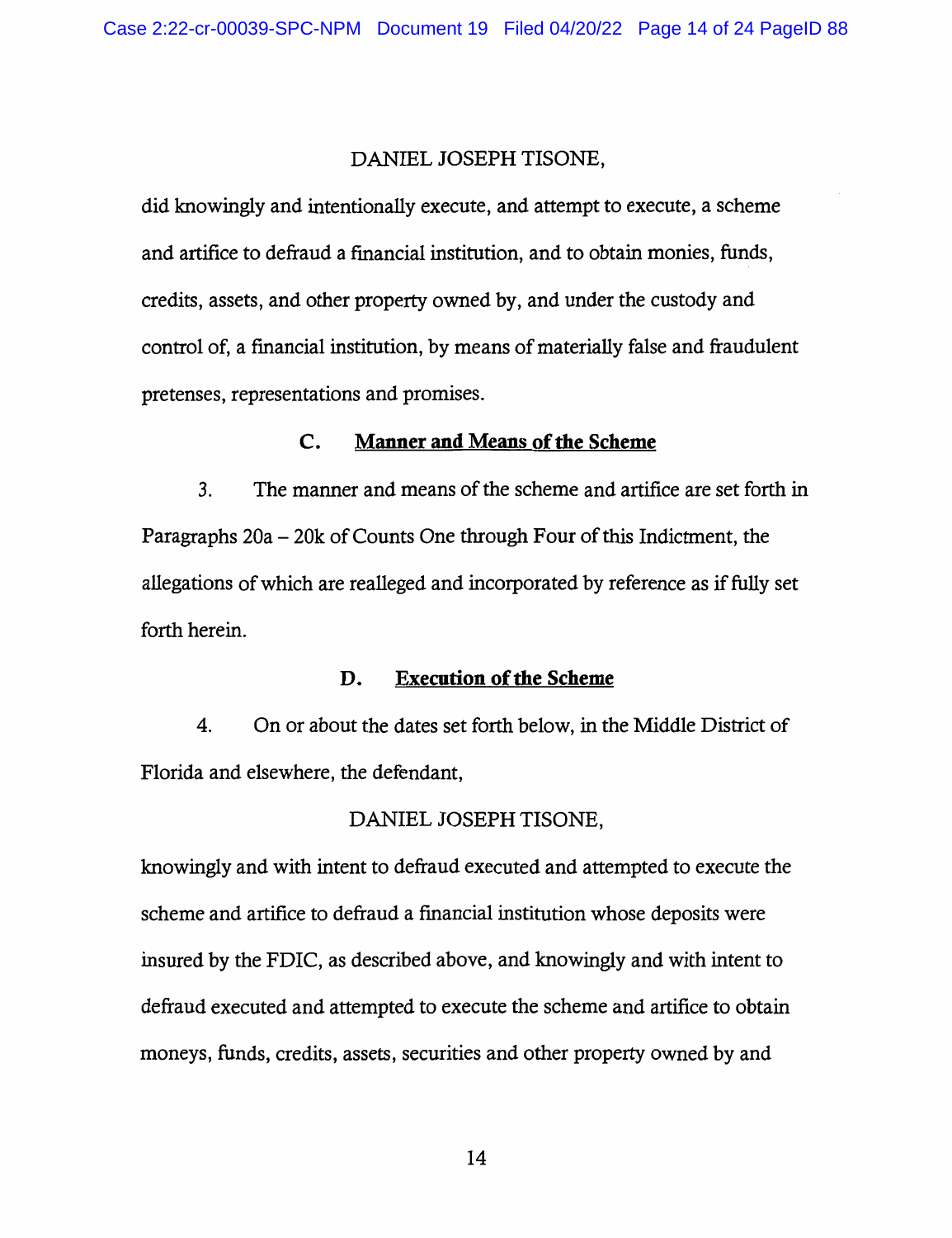under the custody and control of a financial institution whose deposits were insured by the FDIC, by means of materially false and fraudulent pretenses, representations, and promises, as described above, in that DANIEL JOSEPH TISONE caused, and attempted to cause, the following PPP and MSLP loans to be made:

| <b>COUNT</b> | <b>DATE</b>      | <b>EXECUTION</b>                                                                          |
|--------------|------------------|-------------------------------------------------------------------------------------------|
| <b>FIVE</b>  | April 20, 2020   | \$103,900 First Draw PPP loan from Lender 1<br>in the name of TEC Ventures, LLC           |
| <b>SIX</b>   | April 22, 2020   | \$130,600 First Draw PPP loan from Lender 1<br>in the name of Rub a Dub, LLC              |
| <b>SEVEN</b> | July 16, 2020    | \$130,600 First Draw PPP loan from Lender 1<br>in the name of Rub a Dub Atlantic, LLC     |
| <b>EIGHT</b> | November 9, 2020 | \$1,500,000 MSLP loan from Lender 2 in the<br>name of TEC Ventures, LLC                   |
| <b>NINE</b>  | January 12, 2021 | \$104,954.17 Second Draw PPP loan from<br>Lender 1 in the name of TEC Ventures, LLC       |
| <b>TEN</b>   | March 31, 2021   | \$103,900 Second Draw PPP loan from<br>Lender 1 in the name of Rub a Dub<br>Atlantic, LLC |

In violation of 18 U.S.C. §§ 1344 and 2.

# **COUNT ELEVEN (Aggravated Identify Theft)**

Beginning on an unknown date, but no later than in or around April

2020, and continuing through the present, in the Middle District of Florida,

and elsewhere, the defendant,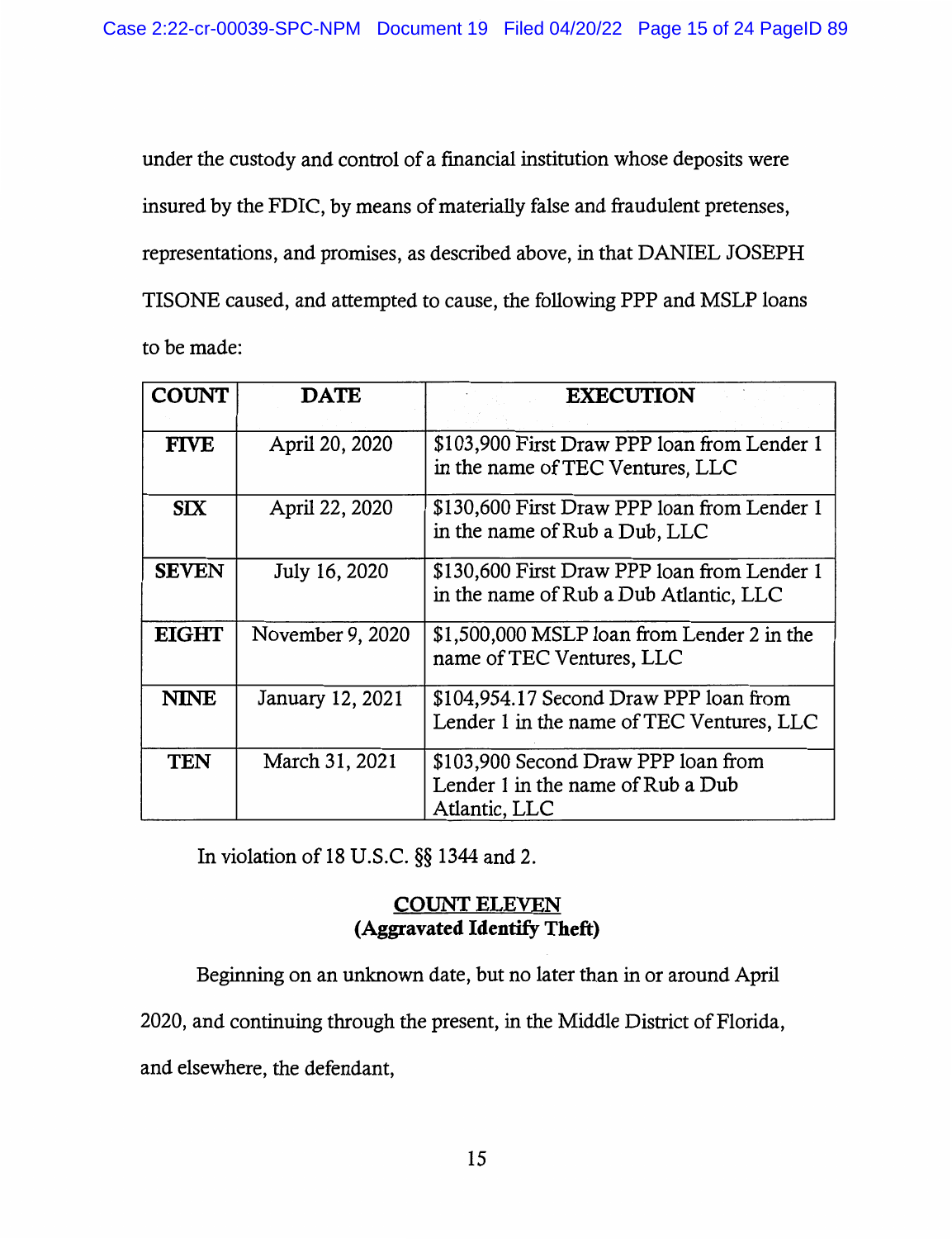### DANIEL JOSEPH TISONE,

did knowingly transfer, possess, and use, without lawful authority, a means of identification of another person, that is the name, driver's license, social security number, and date of birth of A.T., during and in relation to the felony offense of wire fraud, in violation of 18 U.S.C. § 1343, as charged in Count Two of the Indictment.

In violation of 18 U.S.C. §§ 1028A(a)(l) and 2.

## **COUNT TWELVE (Aggravated Identify Theft)**

Beginning on an unknown date, but no later than in or around April 2020, and continuing through the present, in the Middle District of Florida and elsewhere, the defendant,

## DANIEL JOSEPH TISONE,

did knowingly transfer, possess, and use, without lawful authority, a means of identification of another person, that is the name, social security number, and date of birth of S.A., during and in relation to the felony offense of bank fraud, in violation of 18 U.S.C. § 1344, as charged in Counts Five and Nine of the Indictment.

In violation of 18 U.S.C. §§ 1028A(a)(l) and 2.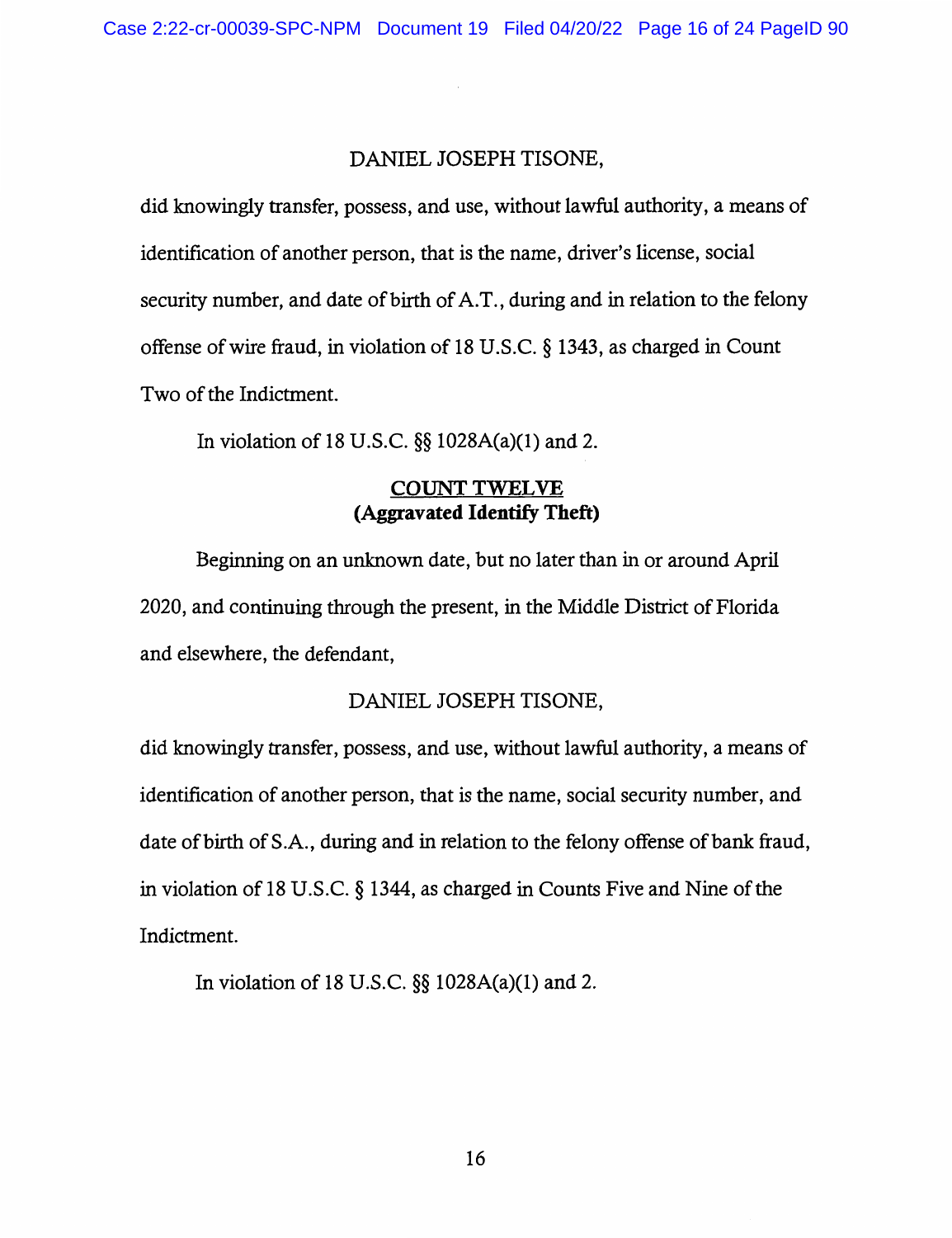# **COUNTS THIRTEEN THROUGH SEVENTEEN (illegal Monetary Transactions)**

1. Paragraphs 1 through 18 and 20a - 20k of Counts One through Four of this Indictment are realleged and incorporated by reference as if fully set forth herein.

2. On or about the dates listed below, in the Middle District of Florida and elsewhere, the defendant,

# DANIEL JOSEPH TISONE,

did knowingly engage and attempt to engage in a monetary transaction, in and affecting interstate commerce, in criminally derived property of a value greater than \$10,000.00, such property having been derived from specified unlawful activity, as described below, knowing that such transaction involved property and funds that were the proceeds obtained from a criminal offense, as follows:

| <b>COUNT</b>    | <b>DATE</b>  | <b>SPECIFIED</b><br><b>UNLAWFUL</b><br><b>ACTIVITY</b> | <b>MONETARY</b><br><b>TRANSACTION</b>                                                                                                                            |
|-----------------|--------------|--------------------------------------------------------|------------------------------------------------------------------------------------------------------------------------------------------------------------------|
| <b>THIRTEEN</b> | May 18, 2020 | Bank fraud,<br>in violation of<br>18 U.S.C. § 1344     | \$19,653.60 electronic<br>purchase of 1,000 shares of<br><b>Blackrock Health Sciences</b><br>Trust II with funds from<br>the Bank 1 account ending<br>in -38001. |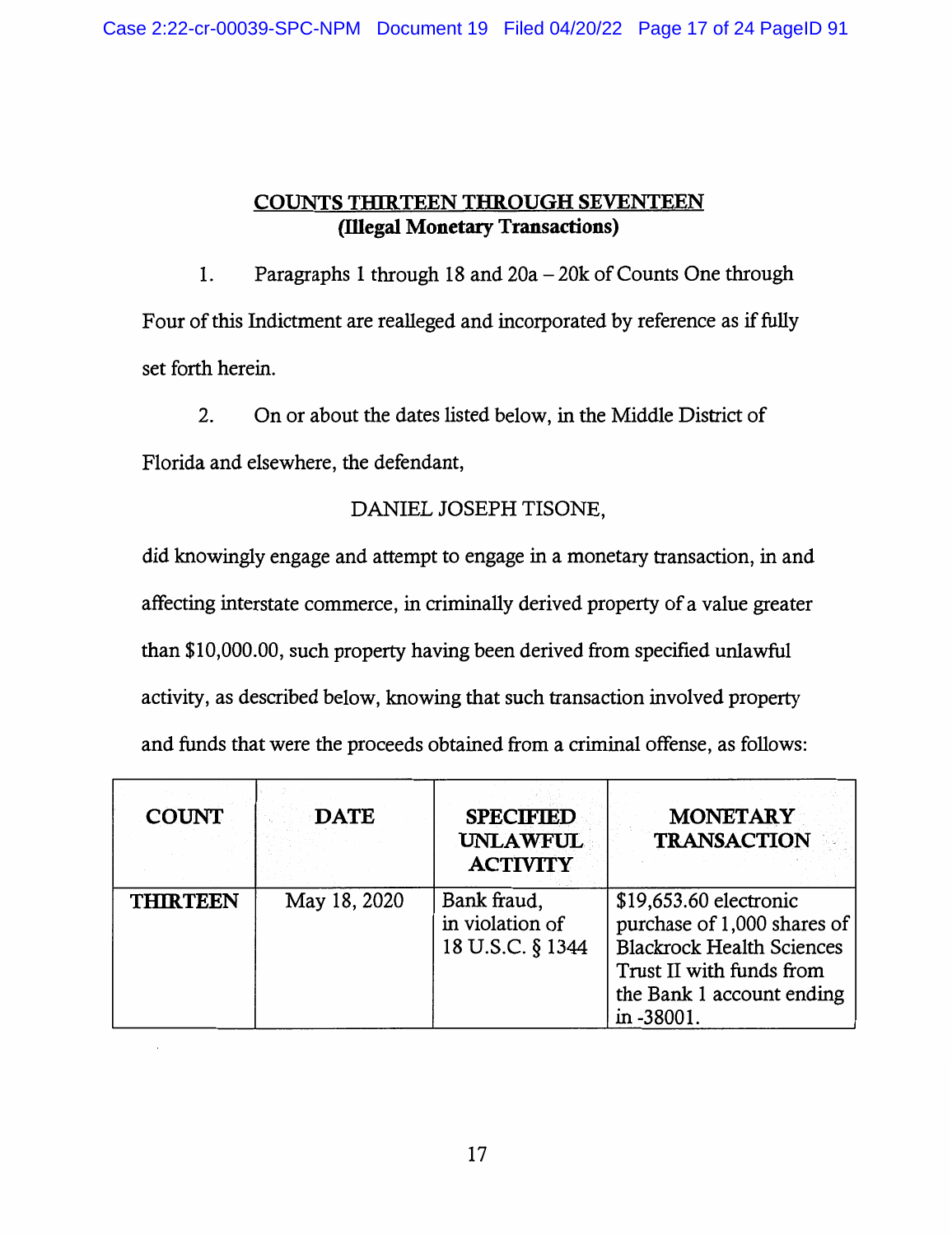| <b>FOURTEEN</b>  | November 5, 2020 | Wire fraud,      | \$185,000 wire transfer     |
|------------------|------------------|------------------|-----------------------------|
|                  |                  | in violation of  | from the Bank 1 account     |
|                  |                  | 18 U.S.C. § 1343 | ending in -38001 to a law   |
|                  |                  |                  | firm for the purchase of a  |
|                  |                  |                  | residence in Naples, FL.    |
| <b>FIFTEEN</b>   | January 5, 2021  | Bank fraud,      | \$1,000,000 check from the  |
|                  |                  | in violation of  | Lender 2 account ending     |
|                  |                  | 18 U.S.C. § 1344 | in 2616 issued to TEC       |
|                  |                  |                  | Ventures LLC and            |
|                  |                  |                  | deposited into the Bank 1   |
|                  |                  |                  | account ending in -39323.   |
| <b>SIXTEEN</b>   | January 29, 2021 | Bank fraud,      | \$50,000 electronic         |
|                  |                  | in violation of  | purchase of 2,500 shares of |
|                  |                  | 18 U.S.C. § 1344 | Pimco Dynamic Income        |
|                  |                  |                  | Opportunities Fund with     |
|                  |                  |                  | funds from the Bank 1       |
|                  |                  |                  | account ending in -39323.   |
| <b>SEVENTEEN</b> | February 1, 2021 | Bank fraud,      | \$93,500 check from the     |
|                  |                  | in violation of  | Lender 2 account ending     |
|                  |                  | 18 U.S.C. § 1344 | in 2616 issued to a law     |
|                  |                  |                  | firm for the purchase of a  |
|                  |                  |                  | residence in Naples, FL.    |

In violation of 18 U.S.C. §§ 1957 and 2.

# **COUNT EIGHTEEN (Possession of Ammunition by a Convicted Felon)**

On or about March 31, 2022, in the Middle District of Florida, the

defendant,

# DANIEL JOSEPH TISONE,

knowing that he had previously been convicted in any court of a crime

punishable by imprisonment for a term exceeding one year, including:

1. Attempted Robbery 1st Degree, on or about October 24, 2007;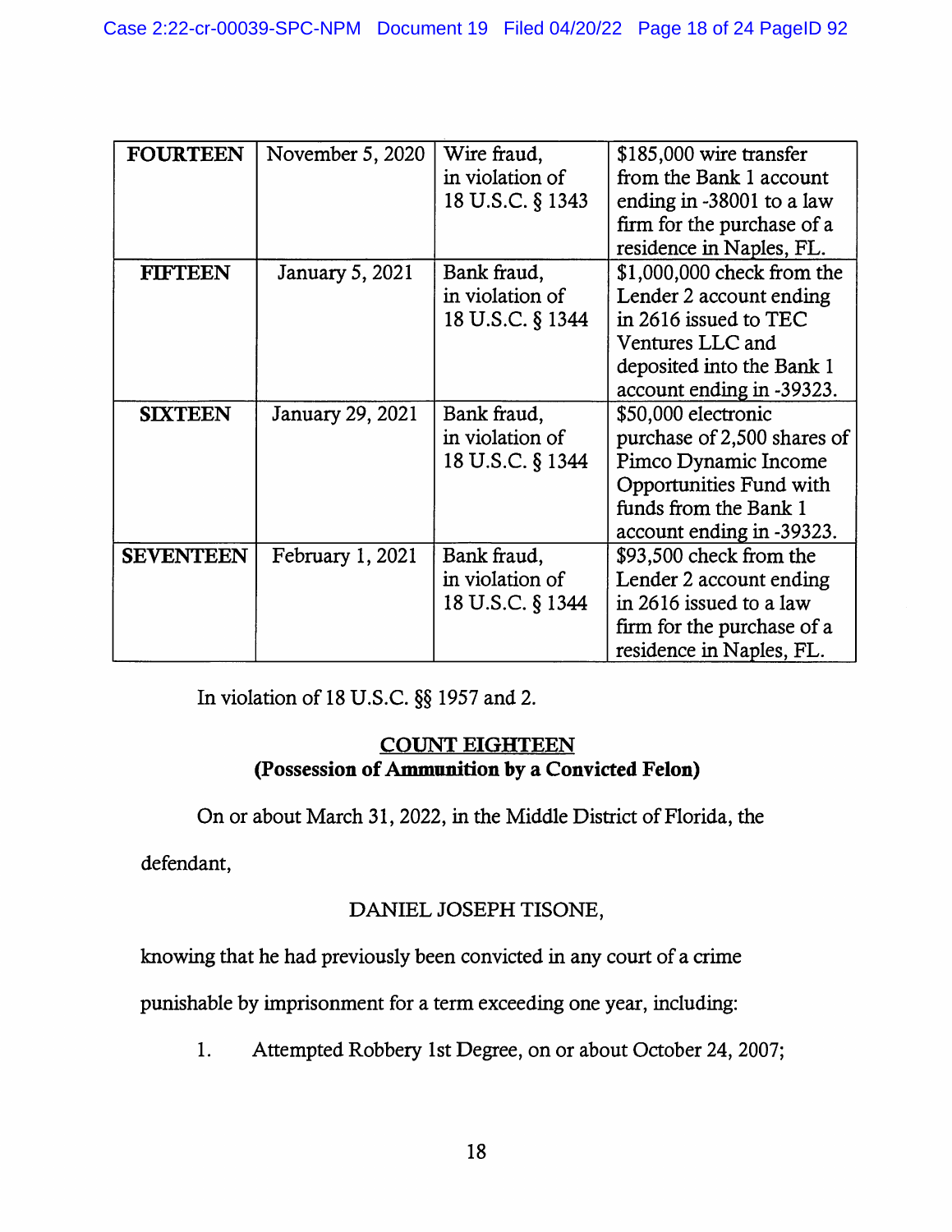- 2. Assault 2nd Degree, on or about October 24, 2007;
- 3. Attempted Robbery 2nd Degree, on or about October 24, 2007;
- 4. Hindering Prosecution 2nd Degree, on or about October 24, 2007;and
- 5. Possession of a Schedule II Controlled Substance, on or about September 20, 2012,

did knowingly possess, in and affecting interstate and foreign commerce, ammunition, that is, Speer ammunition, Winchester ammunition, Sellier & Bellot ammunition, PMC ammunition, BV AC ammunition, Remington ammunition, IMT ammunition, Fiocchi ammunition, Blazer ammunition, FC ammunition, RP ammunition, YVX ammunition, PPU ammunition, and GFL ammunition.

In violation of 18 U.S.C.  $\S$ § 922(g)(1) and 924(a)(2).

### **FORFEITURE**

1. The allegations contained in Counts One through Ten, and Counts Thirteen through Eighteen, are incorporated by reference for the purpose of alleging forfeiture pursuant to 18 U.S.C.  $\S$ § 924(d)(1), 981(a)(1)(C) 982(a)(2)(A), and 982(a){l), and 28 U.S.C. § 246l{c).

2. Upon conviction of a violation of 18 U.S.C. § 1343, the defendant,

### DANIEL JOSEPH TISONE,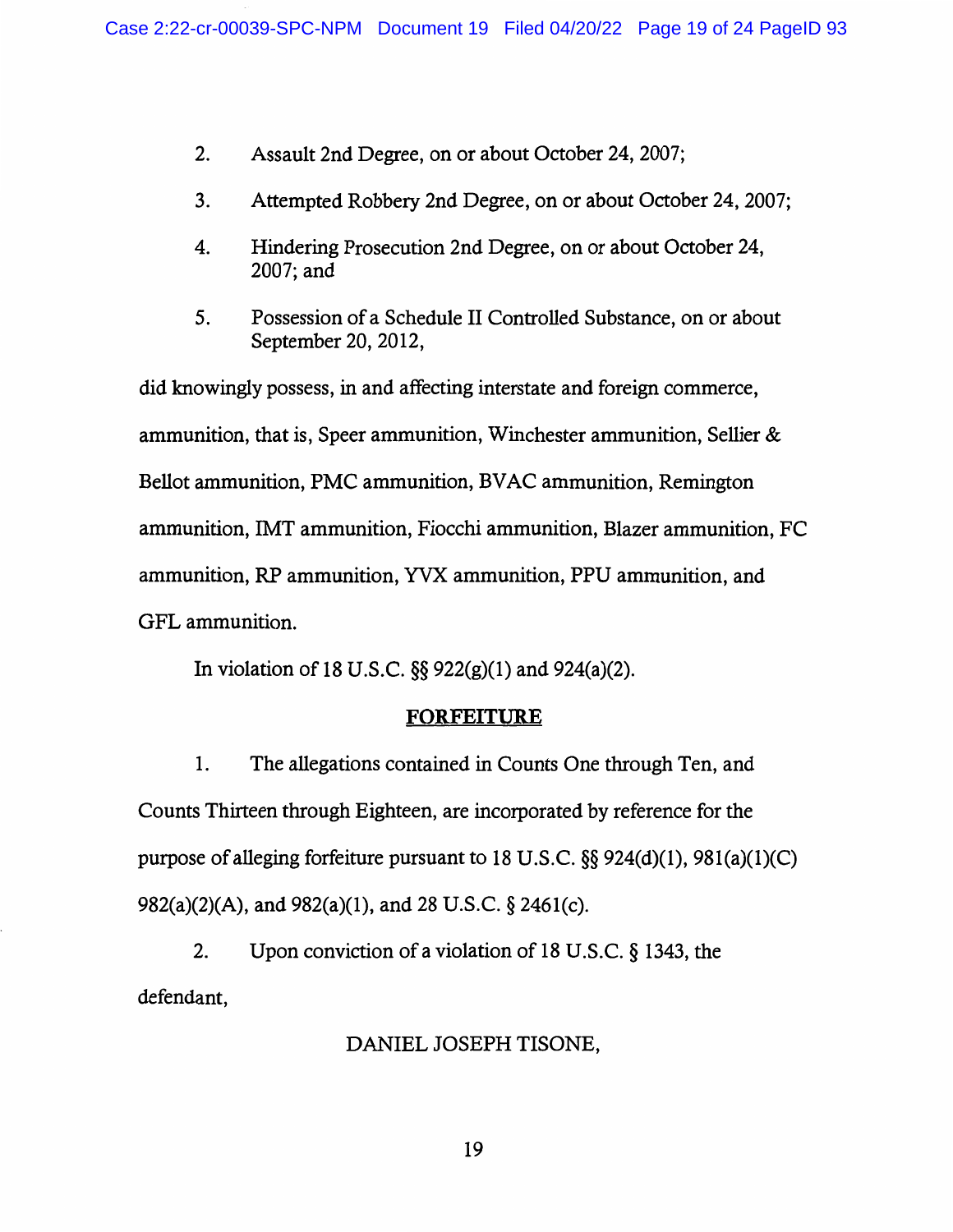shall forfeit to the United States, pursuant to 18 U.S.C.  $\S$  981(a)(1)(C) and 28 U.S.C. § 2461(c), any property, real or personal, which constitutes or is derived from proceeds traceable to the violation.

3. Upon conviction of a violation of 18 U.S.C. § 1344, the defendant,

### DANIEL JOSEPH TISONE,

shall forfeit to the United States, pursuant to 18 U.S.C. § 982(a)(2)(A), any property, real or personal, which constitutes or is derived from proceeds traceable to the violation.

4. Upon conviction of a violation of 18 U.S.C. § 1957, the defendant,

### DANIEL JOSEPH TISONE,

shall forfeit to the United States, pursuant to 18 U.S.C. § 982(a)(l), any property, real or personal, involved in such offense, or any property traceable to such property.

5. Upon conviction of a violation of 18 U.S.C. § 922, the defendant,

### DANIEL JOSEPH TISONE,

shall forfeit to the United States, pursuant to 18 U.S.C.  $\S$  924(d)(1) and 28 U.S.C. § 246l(c), any firearm or ammunition involved in or used in the offense.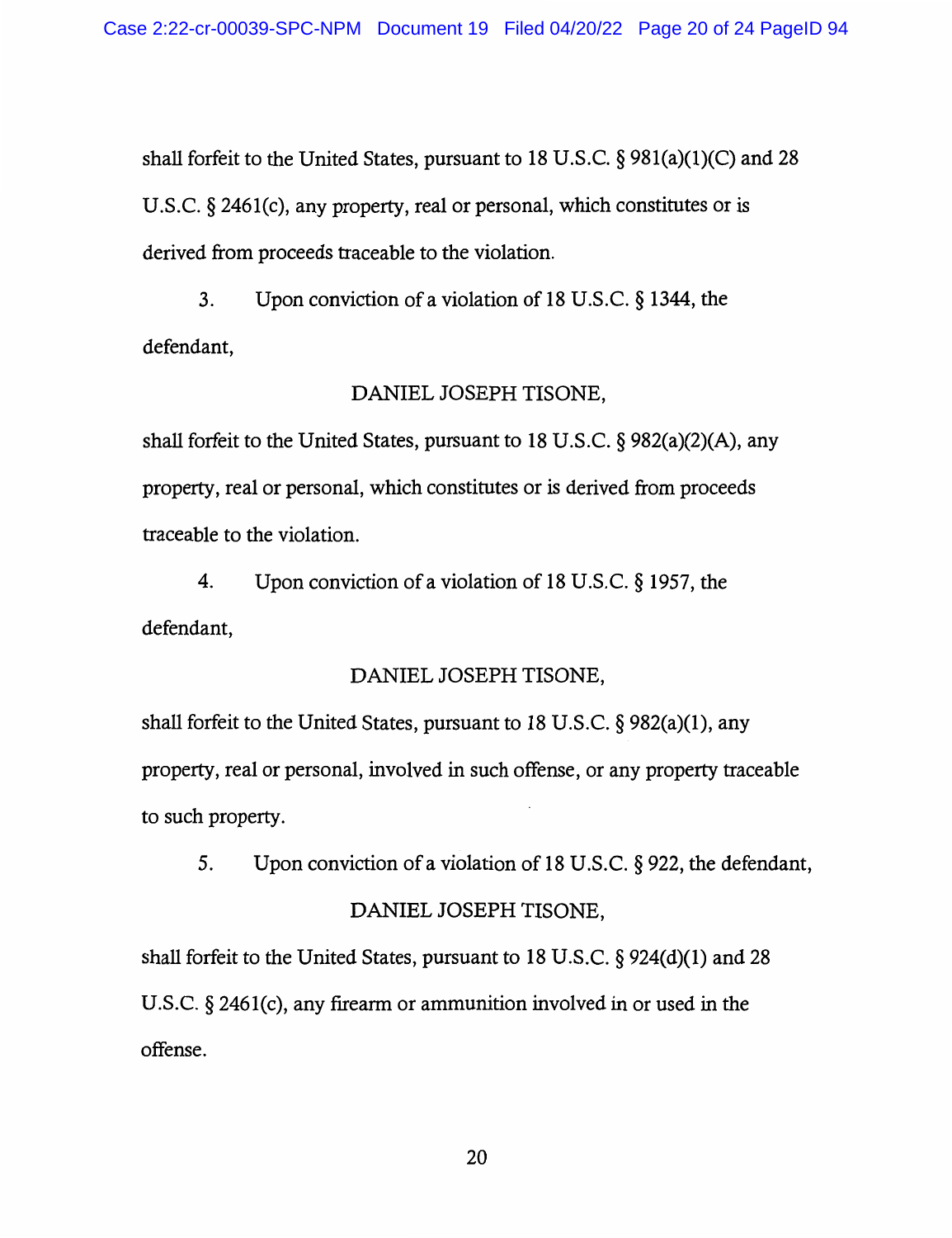6. The property to be forfeited includes, but is not limited to, the

### following:

- a. An order of forfeiture in the amount of approximately \$2,617,447.17, which represents the proceeds obtained from the offenses as well as the amount involved in the offenses;
- a. Approximately \$64,813.43 seized from Bank of Clarke County account number ending in 2616, held in the name of TEC Ventures LLC;
- b. Approximately \$832.26 seized from JP Morgan Chase account number ending in 8870, held in the name of TEC Ventures, LLC;
- c. a 4.02 carat solitaire, oval cut, lab-grown diamond engagement ring, in custom 18K yellow-gold band setting, purchased from Friendly Diamonds, on or about September 17, 2021;
- d. a 2019 Tiara 34LS boat, hull number SSUKC007L819;
- e. the real property located at  $1001 10<sup>th</sup>$  Avenue South #101, Naples, Florida 34102, including all improvements thereon and appurtenances thereto, the legal description for which is as follows:

Unit 101, OLDE NAPLES SEAPORT, a Condominium, according to the Declaration of Condominium thereof as recorded in Official Records Book 3869, Page 3913, as amended from time to time, of the Public Records of Collier County, Florida; and

g. the real property, located at 550 Starboard Drive, Naples, Florida 34103, including all improvements thereon and appurtenances thereto, the legal description for which is as follows:

Lot 5, Block F, THE MOORINGS, UNIT NO. 6, in accordance with and subject to the plat thereof, recorded in Plat Book 8, pages 7 and 8, of the Public Records of Collier County, Florida; and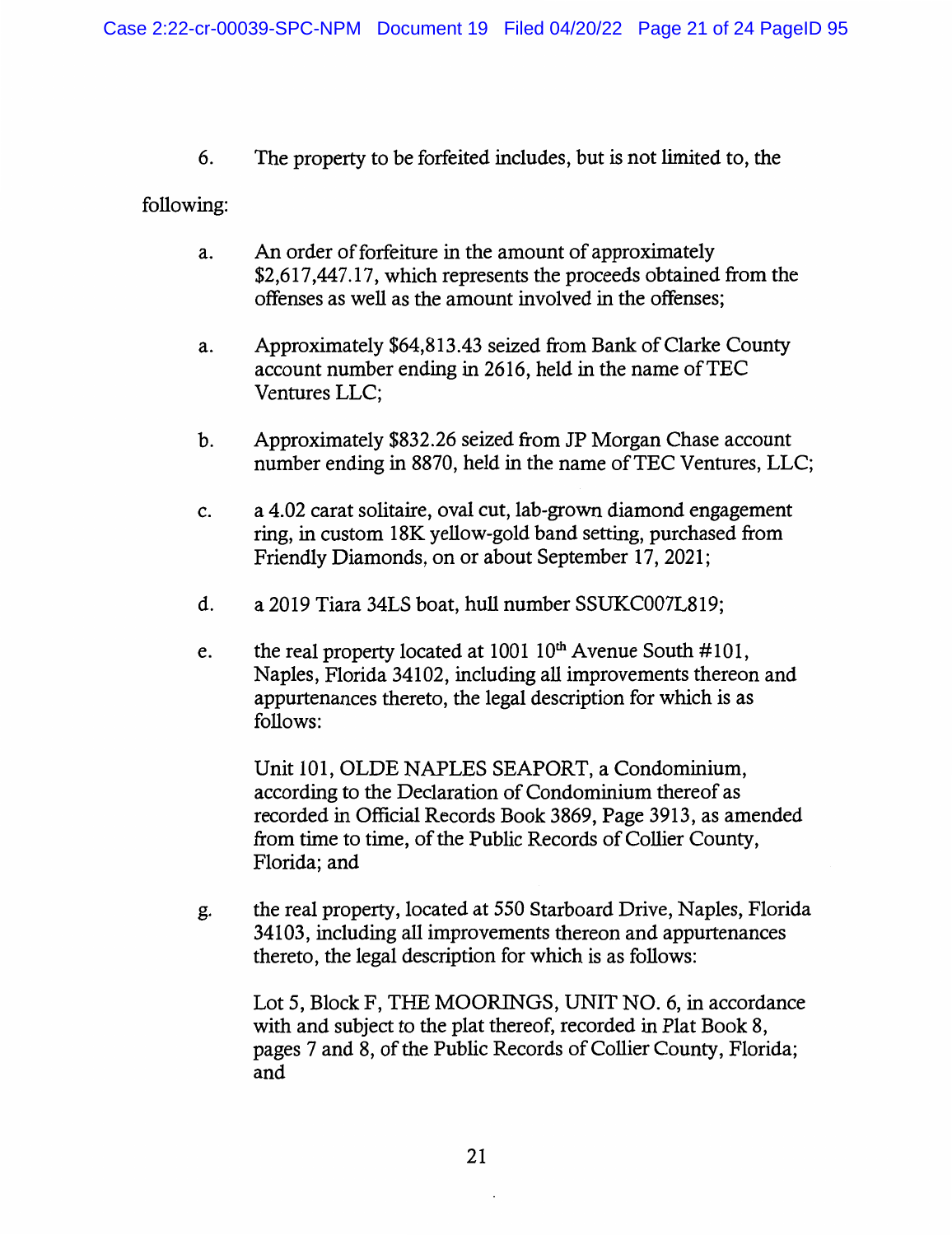- h. Assorted ammunition, including Speer ammunition, Winchester ammunition, Sellier & Bellot ammunition, PMC ammunition, BV AC ammunition, Remington ammunition, IMT ammunition, Fiocchi ammunition, Blazer ammunition, FC ammunition, RP ammunition, YVX ammunition, PPU ammunition, and GFL ammunition.
- 7. If any of the property described above, as a result of any act or

omission of the defendant:

- a. cannot be located upon the exercise of due diligence;
- b. has been transferred or sold to, or deposited with, a third party;
- c. has been placed beyond the jurisdiction of the Court;
- d. has been substantially diminished in value; or
- e. has been commingled with other property which cannot be divided without difficulty,

the United States shall be entitled to forfeiture of substitute property under the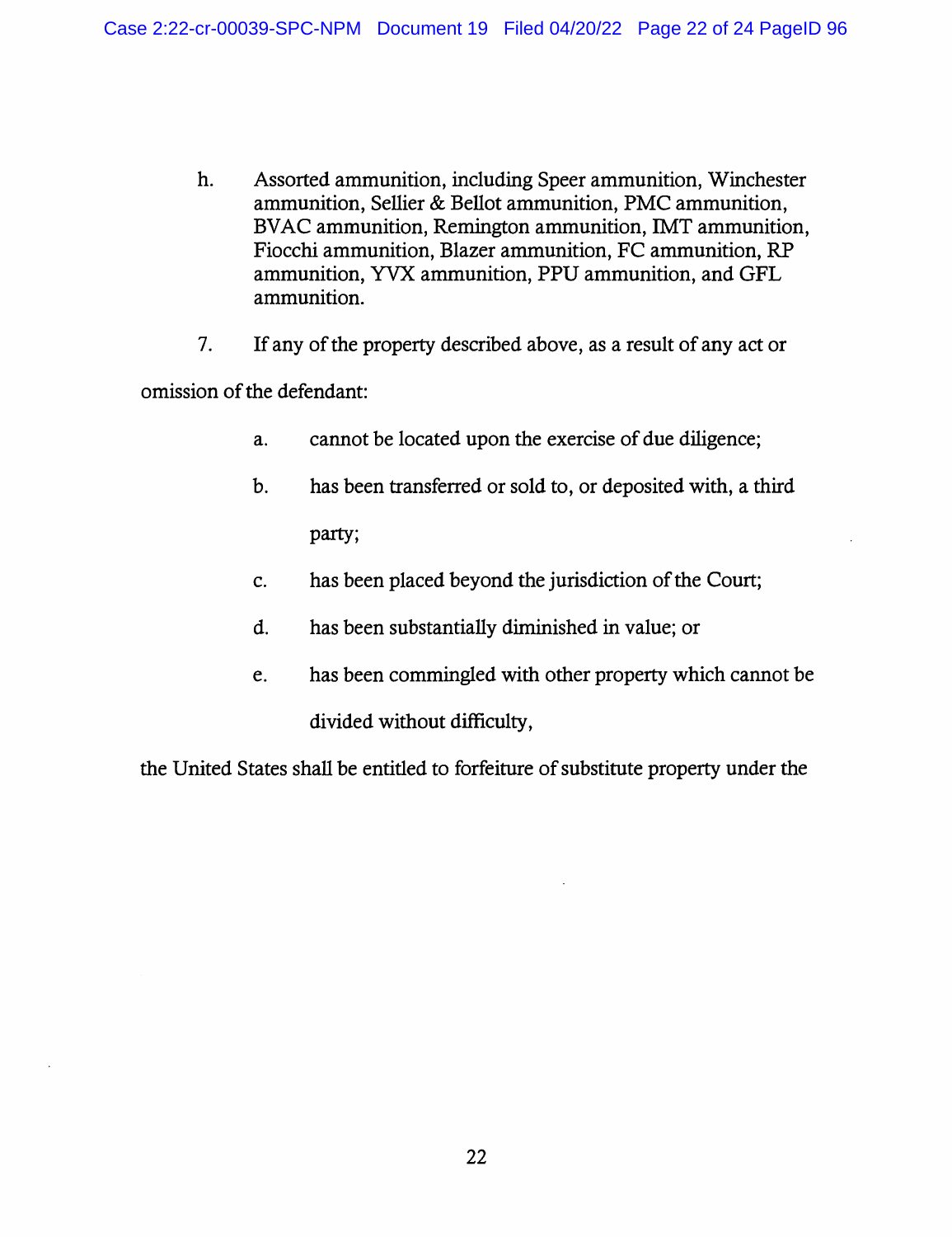Case 2:22-cr-00039-SPC-NPM Document 19 Filed 04/20/22 Page 23 of 24 PageID 97

provisions of 21 U.S.C. § 853(p), as incorporated by 18 U.S.C. § 982(b)(l) and

28 U.S.C. § 246l(c).

A TRUE BILL,



ROGER B. HANDBERG United States Attorney

Trenton J. Reichling Assistant United States Attorney

Ferne M. Caran<br>Jesus M. Casas<br>Assistant United States Attorney

By:

By:

**Jesus M. Casas** Chief, Fort Myers Division